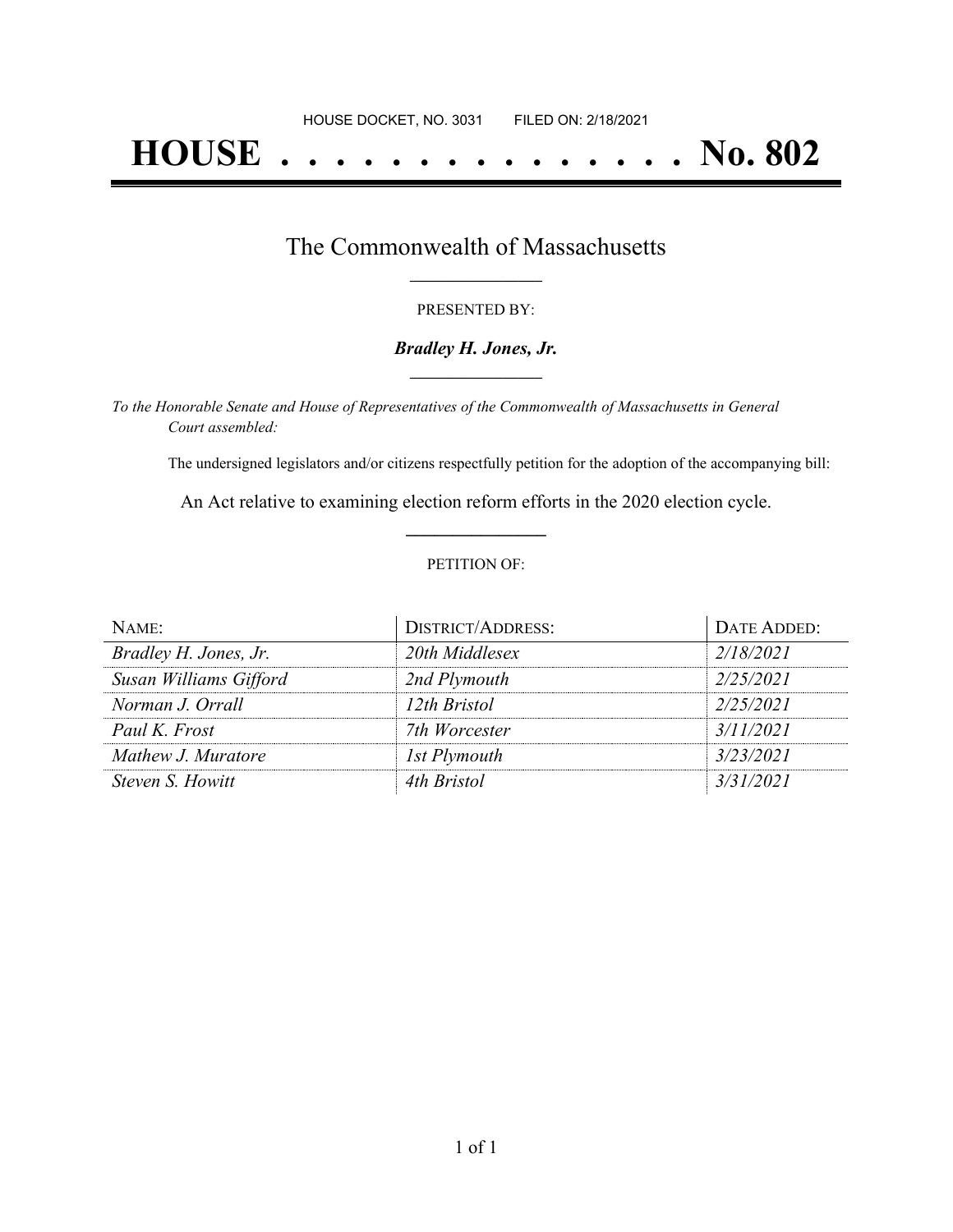# HOUSE DOCKET, NO. 3031 FILED ON: 2/18/2021 **HOUSE . . . . . . . . . . . . . . . No. 802**

By Mr. Jones of North Reading, a petition (accompanied by bill, House, No. 802) of Bradley H. Jones, Jr., and others for an investigation by a special commission (including members of the General Court) relative to voting options implemented in the 2020 election cycle. Election Laws.

## The Commonwealth of Massachusetts

**In the One Hundred and Ninety-Second General Court (2021-2022) \_\_\_\_\_\_\_\_\_\_\_\_\_\_\_**

**\_\_\_\_\_\_\_\_\_\_\_\_\_\_\_**

An Act relative to examining election reform efforts in the 2020 election cycle.

Be it enacted by the Senate and House of Representatives in General Court assembled, and by the authority *of the same, as follows:*

 SECTION 1. Notwithstanding any general provisions or special laws to the contrary, there is hereby established a commission to study the effects drawn from the implementation of Chapter 115 of the Acts of 2020. The study shall include, but not be limited to: the change in the number of voters who turned out to vote in the 2020 primary and general elections compared with that of past election cycles, the use of each voting option compared with past election cycles, the impact on voter accessibility for all methods of voting, the change in the number of required poll and election workers for each municipality, the costs related to security for mail-in balloting and election day voting, and any change in the level of voting irregularities as compared with past election cycles. The commission shall provide a financial analysis of the cost associated with the implementation and execution of each method of voting during the 2020 election cycle along with a comparative analysis, which provides information on previous election costs. The commission shall also consider whether it would be advantageous for the